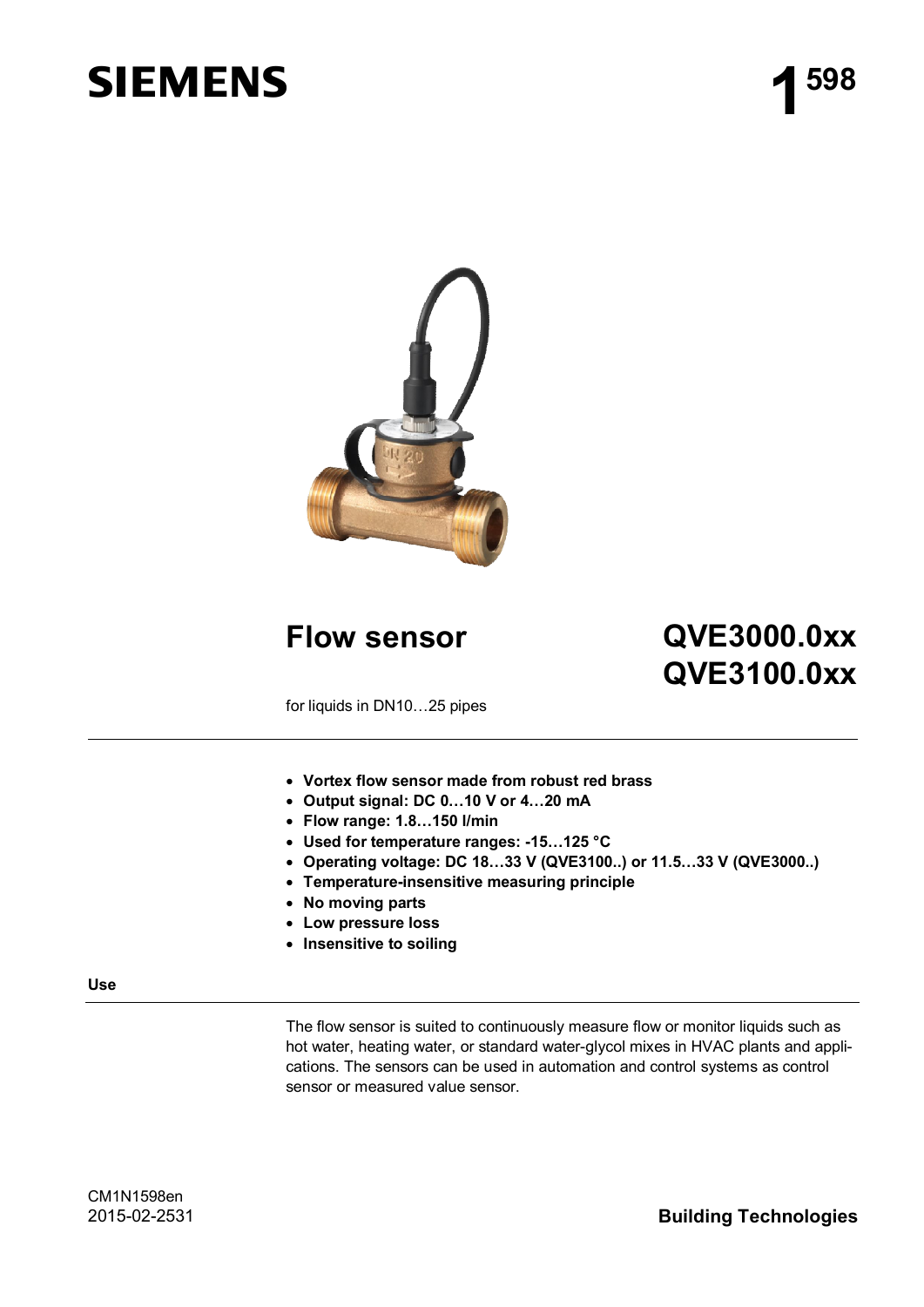### <span id="page-1-0"></span>**Type summary**

| Type / ASN  | <b>Product num-</b> | <b>Nominal</b>     | <b>Measuring range</b> |                                    | <b>Output signal</b> |
|-------------|---------------------|--------------------|------------------------|------------------------------------|----------------------|
|             | ber<br>(SSN)        | width dia.<br>[mm] | [ /min]                | $\left[\text{m}^3/\text{h}\right]$ | DC.                  |
| QVE3000.010 | S55720-S211         | <b>DN 10</b>       | 1.832                  | 0.11.92                            | DC $010$ V           |
| QVE3000.015 | S55720-S212         | <b>DN 15</b>       | 3.550                  | 0.23.0                             | DC 010 V             |
| QVE3000.020 | S55720-S213         | <b>DN 20</b>       | 5.085                  | 0.35.1                             | DC 010 V             |
| QVE3000.025 | S55720-S214         | <b>DN 25</b>       | 9.0150                 | 0.59.0                             | DC $010$ V           |
| QVE3100.010 | S55720-S215         | <b>DN 10</b>       | 1.832                  | 0.11.92                            | DC 420 mA            |
| QVE3100.015 | S55720-S216         | <b>DN 15</b>       | 3.550                  | 0.23.0                             | DC 420 mA            |
| QVE3100.020 | S55720-S217         | <b>DN 20</b>       | 5.085                  | 0.35.1                             | DC $420$ mA          |
| QVE3100.025 | S55720-S218         | <b>DN 25</b>       | 9.0150                 | 0.59.0                             | DC 420 mA            |

# **Ordering**

When ordering, please specify the quantity, type, and product name.

| Type        | Stock number | Designation         |
|-------------|--------------|---------------------|
| ASN         | <b>SSN</b>   | Product designation |
| QVE3000.010 | S55720-S211  | Flow sensor         |

Example:

1 flow sensor QVE3000.010

**Delivery** 

# Scope of delivery:

- Flow sensor with external thread connection
- Straight, 3-pin plug M12x1 with cable, 2 m
- Mounting instructions

# **Service life**

10 year curve as related to flow and media temperature



 $2/6$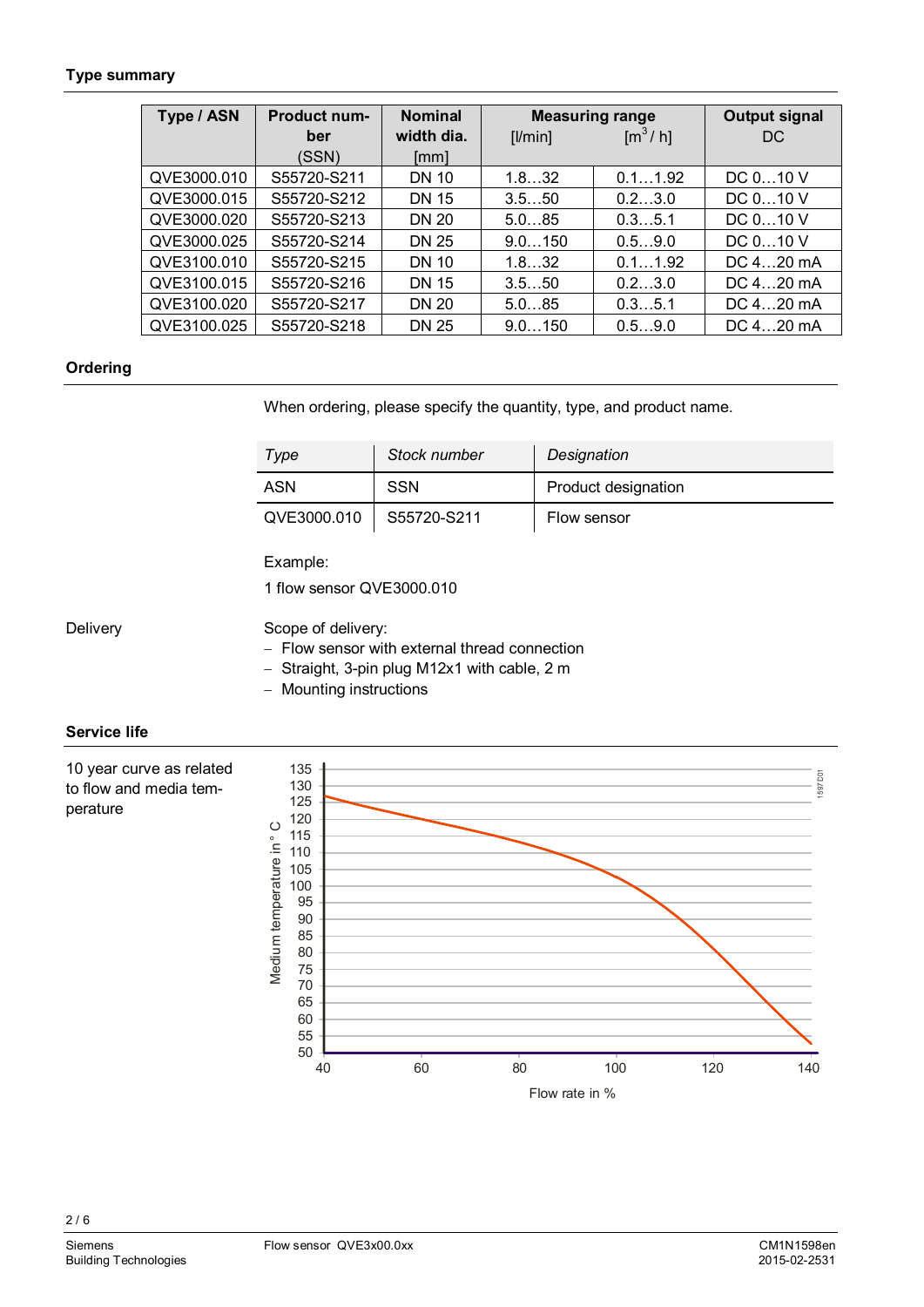# **Engineering notes**

| Warning                                             | Operational safety of the supplied device is only guaranteed when used properly<br>(flow measurement of liquids). Do not exceed under no circumstances the indicat-<br>ed limit values (see "Technical data").                                                                                                                                                                                                                                                                            |  |  |  |
|-----------------------------------------------------|-------------------------------------------------------------------------------------------------------------------------------------------------------------------------------------------------------------------------------------------------------------------------------------------------------------------------------------------------------------------------------------------------------------------------------------------------------------------------------------------|--|--|--|
| <b>Mounting notes</b>                               |                                                                                                                                                                                                                                                                                                                                                                                                                                                                                           |  |  |  |
|                                                     | Smooth operation of the flow sensor is guaranteed only if the mounting instructions<br>delivered with the product are adhered to completely. See also the following notes.                                                                                                                                                                                                                                                                                                                |  |  |  |
| Avoid air bubbles in the<br>medium                  | Install the flow sensor where the pipes are completely filled with the medium to be<br>measured, and where gas bubbles and cavitation in the medium are avoided.                                                                                                                                                                                                                                                                                                                          |  |  |  |
| <b>Note mounting position</b><br>and flow direction | Mount the flow sensor only in the intended position or proper flow direction (note<br>the arrow on the connecting pipe). The measured flow values will be wrong if the<br>sensor is mounted in the wrong position or direction.                                                                                                                                                                                                                                                           |  |  |  |
|                                                     | <b>A</b> RAT<br>598702                                                                                                                                                                                                                                                                                                                                                                                                                                                                    |  |  |  |
| <b>Further important</b><br>notes                   | The entire measuring path must be free of foreign bodies.<br>Plan for sufficient settlement distance before the sensor inlet or outlet area to<br>avoid eddying effects e.g. by curvatures, steps, changes to diameter, valves,<br>pumps, etc<br>• For this reason, strictly adhere to the recommended minimum distances as rec-<br>ommended in the mounting instructions.<br>When mounting red brass-type flow sensors, use flat seals at the inlet and outlet<br>of the red brass pipe. |  |  |  |
| <b>Installation notes</b>                           |                                                                                                                                                                                                                                                                                                                                                                                                                                                                                           |  |  |  |
|                                                     | Comply with all local regulations on electrical systems.<br>٠<br>Use only qualified personnel for electrical installation.<br>• Always de-energize the system before connecting the wires of the mains cable.                                                                                                                                                                                                                                                                             |  |  |  |
| <b>Operating notes</b>                              |                                                                                                                                                                                                                                                                                                                                                                                                                                                                                           |  |  |  |
|                                                     | Do not exceed maximum operating pressure as well as maximum medium temper-<br>ature (see "Technical data").                                                                                                                                                                                                                                                                                                                                                                               |  |  |  |

3 / 6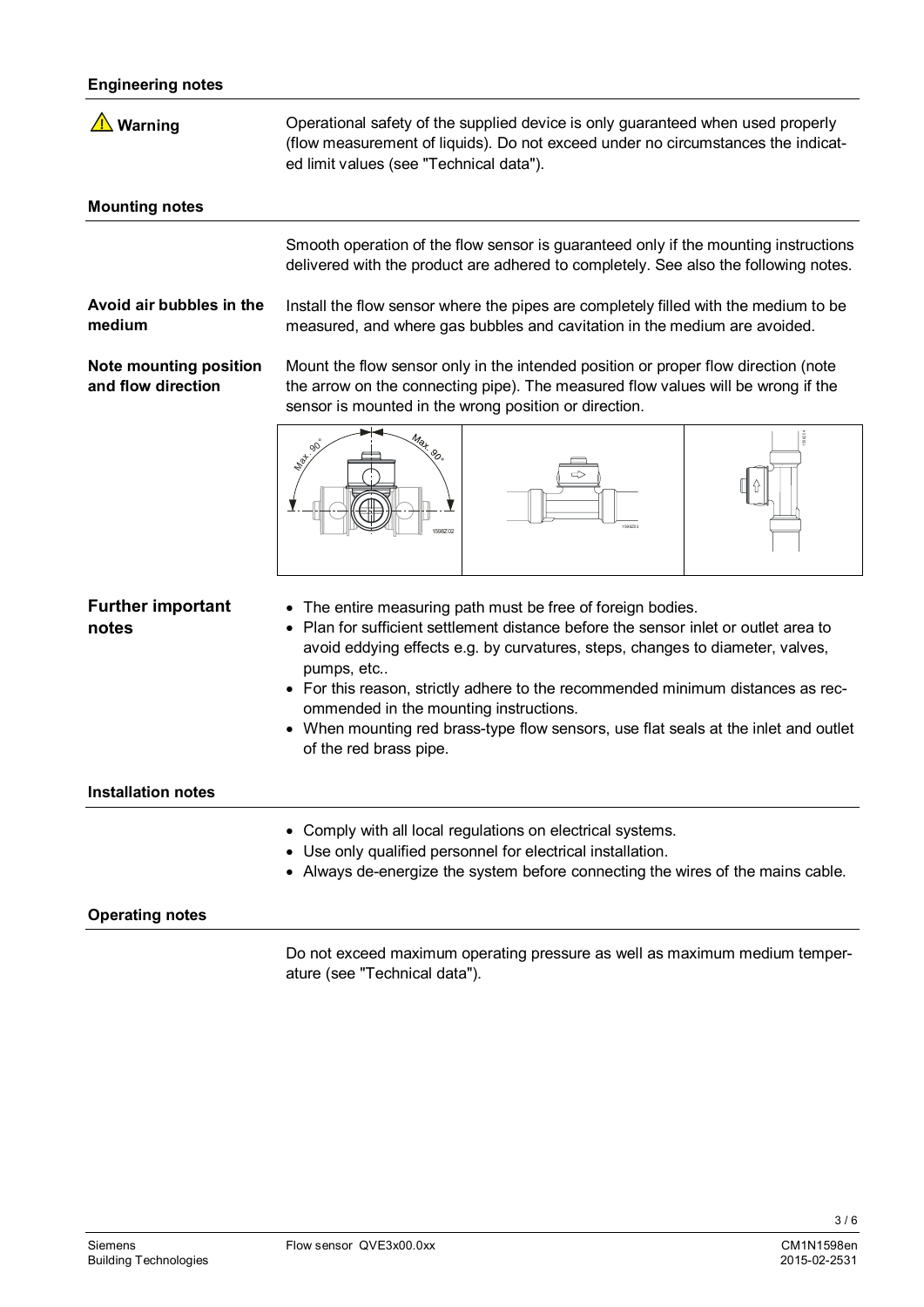- Do not remove a flow sensor or its body from a piping system under pressure.
- The flow sensor is maintenance-free and cannot be repaired by the user.

# **Disposal**

| $\mathbb{Z}$ | The devices are considered electronics devices for disposal in term of European<br>Directive 2012/19/EU and may not be disposed of as domestic waste. |
|--------------|-------------------------------------------------------------------------------------------------------------------------------------------------------|
|              | • Dispose of the device via the channels provided for this purpose.                                                                                   |

s provided for this purpose. • Comply with all local and currently applicable laws and regulations.

# **Technical data**

| Product data                    | Nominal width and measuring range                                                        | See "Type summary"                            |  |  |
|---------------------------------|------------------------------------------------------------------------------------------|-----------------------------------------------|--|--|
| General function data           | Measuring principle                                                                      | Vortex                                        |  |  |
|                                 | Sensing element                                                                          | Piezo-ceramic sensor element                  |  |  |
|                                 | Measuring accuracy                                                                       |                                               |  |  |
|                                 | at $<50\%$ FS (water)                                                                    | <1% FS (Full Scale)                           |  |  |
|                                 | at $>50\%$ FS (water)                                                                    | <2% measured value                            |  |  |
|                                 | Dynamic response:                                                                        |                                               |  |  |
|                                 | Response time                                                                            | <500 ms                                       |  |  |
|                                 | Switch-on delay                                                                          | $<$ 2 s                                       |  |  |
|                                 | Flow media                                                                               | Heating water with standard additives         |  |  |
|                                 |                                                                                          | Potable water (hot / cold)                    |  |  |
|                                 | Admissible medium temperature                                                            | Non-freezing 100 °C                           |  |  |
|                                 |                                                                                          | (short-term to 125 $^{\circ}$ C, <4 bar)      |  |  |
|                                 | Max. pressure at medium temperature                                                      | 12 bar at 40 $^{\circ}$ C                     |  |  |
|                                 | during life                                                                              | 6 bar at 100 °C                               |  |  |
| Electrical data                 | Types with voltage output                                                                | Supply: DC 11.533 V, <6 mA (SELV)             |  |  |
|                                 |                                                                                          | Output: DC 010 V (loads up <1 mA)             |  |  |
|                                 | Types with current output                                                                | Supply: DC 1833 V (SELV)                      |  |  |
|                                 |                                                                                          | Output: DC 420 mA (loads up to 500 $\Omega$ ) |  |  |
| Connections                     | <b>Electrical connection</b>                                                             | Straight, 3-pin plug M12x1 with 2 m cable     |  |  |
|                                 | External supply line protection                                                          | Stromversorgung mit Strombegrenzung           |  |  |
|                                 |                                                                                          | von max. 10 A                                 |  |  |
|                                 | External thread on measuring pipe                                                        | See 'Dimensions'                              |  |  |
| Degree of protection            | <b>Protection class</b>                                                                  | III according to EN 60730-1                   |  |  |
|                                 | Protection degree of housing                                                             | IP65 according to EN 60529,                   |  |  |
|                                 |                                                                                          | mounted and screwed                           |  |  |
| <b>Environmental conditions</b> | Permitted ambient temperature                                                            |                                               |  |  |
|                                 | Transport and storage                                                                    | $-3085 °C$                                    |  |  |
|                                 | Operation                                                                                | $-1585 °C$                                    |  |  |
| Environmental compatibility     | The product environmental declaration CE1E1598 <sup>*</sup> contains data on environmen- |                                               |  |  |
|                                 | tally compatible product design and assessments (RoHS compliance, materials              |                                               |  |  |
|                                 | composition, packaging, environmental benefit, disposal).                                |                                               |  |  |

 $4/6$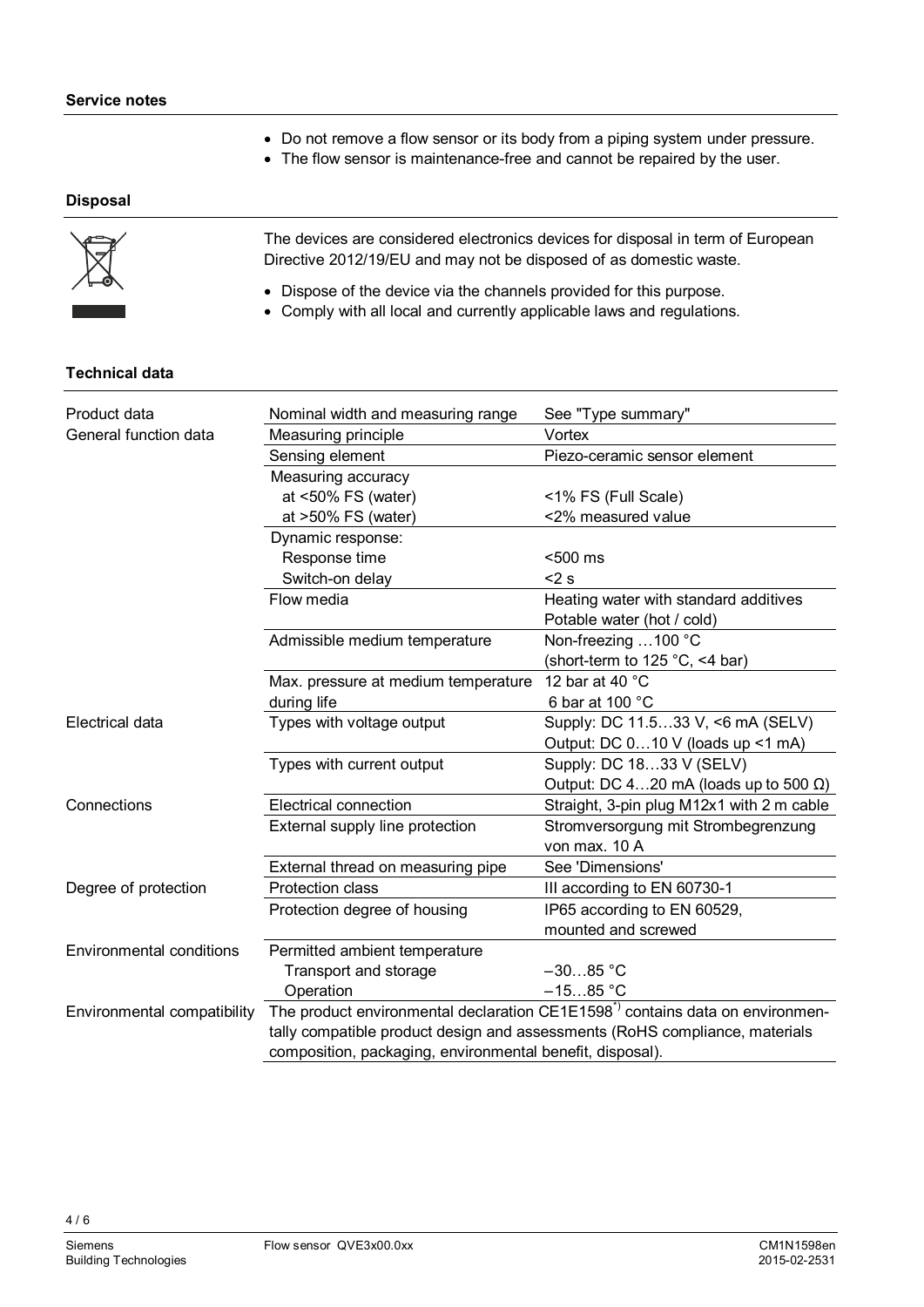| Standards, directives, and<br>approvals | EN 61010-1<br>Product standard<br>Safety requirements for electrical equip-<br>ment for measurement, control and la-<br>boratory use. |                                          |  |  |
|-----------------------------------------|---------------------------------------------------------------------------------------------------------------------------------------|------------------------------------------|--|--|
|                                         | Electromagnetic compatibility                                                                                                         | For use in residential, commerce, light- |  |  |
|                                         | (Applications)                                                                                                                        | industrial and industrial environments   |  |  |
|                                         | EU Conformity (CE)                                                                                                                    | CE1T1597xx <sup>"</sup>                  |  |  |
|                                         | <b>EAC Conformity</b>                                                                                                                 | Eurasia Conformity                       |  |  |
| Materials                               | Housing under pressure                                                                                                                | Red brass                                |  |  |
|                                         | Sealing material                                                                                                                      | EPDM ethylene-propylene-rubber           |  |  |
|                                         |                                                                                                                                       | (peroxide linked)                        |  |  |
|                                         | Sensor                                                                                                                                | <b>ETFE</b>                              |  |  |
| Dimensions (weight)                     | Including packaging                                                                                                                   | See Dimensions                           |  |  |
|                                         | *) The documents can be downloaded from http://siemens.com/bt/download.                                                               |                                          |  |  |

# **Device connection**



# Pin assignment

| Plug pin | Wire color |
|----------|------------|
|          | brown      |
| 3        | blue       |
|          | black      |